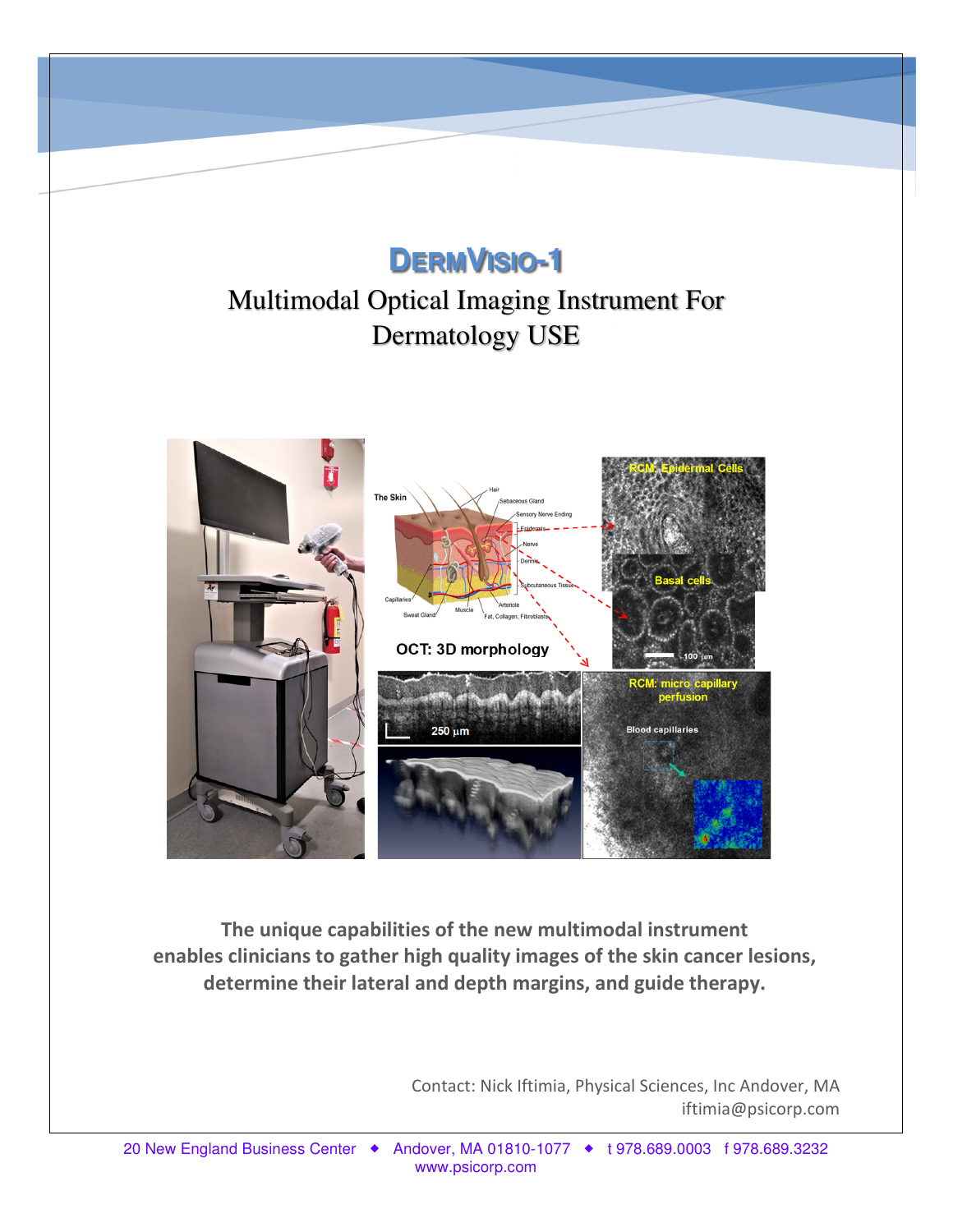### **ADDRESSED NEED:**

The immediate application of this device is to detect skin cancers and guide laser and radiation therapy. Typically skin cancer removal is currently limited to visual inspection, a highly insensitive and subjective method. This instrument addresses this short-coming, providing immediate feedback to clinicians with the capability of guiding various non-surgical treatment approaches, such as cryotherapy, photodynamic therapy, laser cosmetic surgery, as well as for monitoring therapy response.

Non-surgical treatments are emerging for superficial basal cell carcinomas (BCCs), superficial squamous cell carcinomas (incidence  $\sim$  1 million new cases/year in the US alone), superficial lentigo malignas (incidence  $>$ 40,000 cases/year in the US alone) skin pre-cancers such as actinic keratoses (current prevalence ~58 million in the US alone), and superficial benign skin lesions such as solar lentigines, angiomas, sebaceous hyperplasias and melasmas.

## **TECHNOLOGY/CAPABILITIES:**

 The DermVisio-1 multimodal optical imaging instrument combines the benefits of Reflectance Confocal Microscopy (RCM) and Optical Coherence Tomography (OCT). As shown here (see figure below), RCM provides enface images with nuclear-level resolution in superficial skin, to depths of 300 um, while OCT

provides cross-sectional images with structural-level resolution in the deeper skin layers, to depths of at least 1.8 mm. The complementary capabilities of these optical technologies enables accurate demarcation of tumor margins in depth as well as laterally. This functionality is important in guiding skin cancer treatment modalities that offer less invasive, less time consuming, and less costly alternatives to traditional Mohs surgery.

### **IMAGING CAPABILITIES:**

a) OCT mode:

- Field of view: 2mm x 2mm
- Imaging resolution: 8 um axial and 10 um lateral
- Imaging depth: > 1.8 mm
- Imaging speed: > 50 fps

b) RCM mode:

- Field of view: 0.75mm x 0.75mm
- Lateral imaging resolution: 0.8 um
- Depth sectioning resolution: 3.5 um
- Imaging speed: > 12 fps
- Step-through imaging planes in the CM mode: 0 to 300 um depth



Example of RCM-OCT combined use for delineating BCC margins. A: Clinical image showing an erythematous macule on the patient shoulder. A': Dermoscopy image showing white lines and serpentine vessels, suggestive of superficial basal cell carcinoma. B, C: Cross-sectional and Enface OCT images showing multiple hypoechoic areas, suggestive of basal cell carcinoma. D: Reflectance confocal microscopy showing cord-like structures with palisading (arrows) surrounded by reticulated collagen and inflammatory cells. E: Histology showing superficial tumor nests (arrows) (hematoxylin & eosin, 4x magnification).